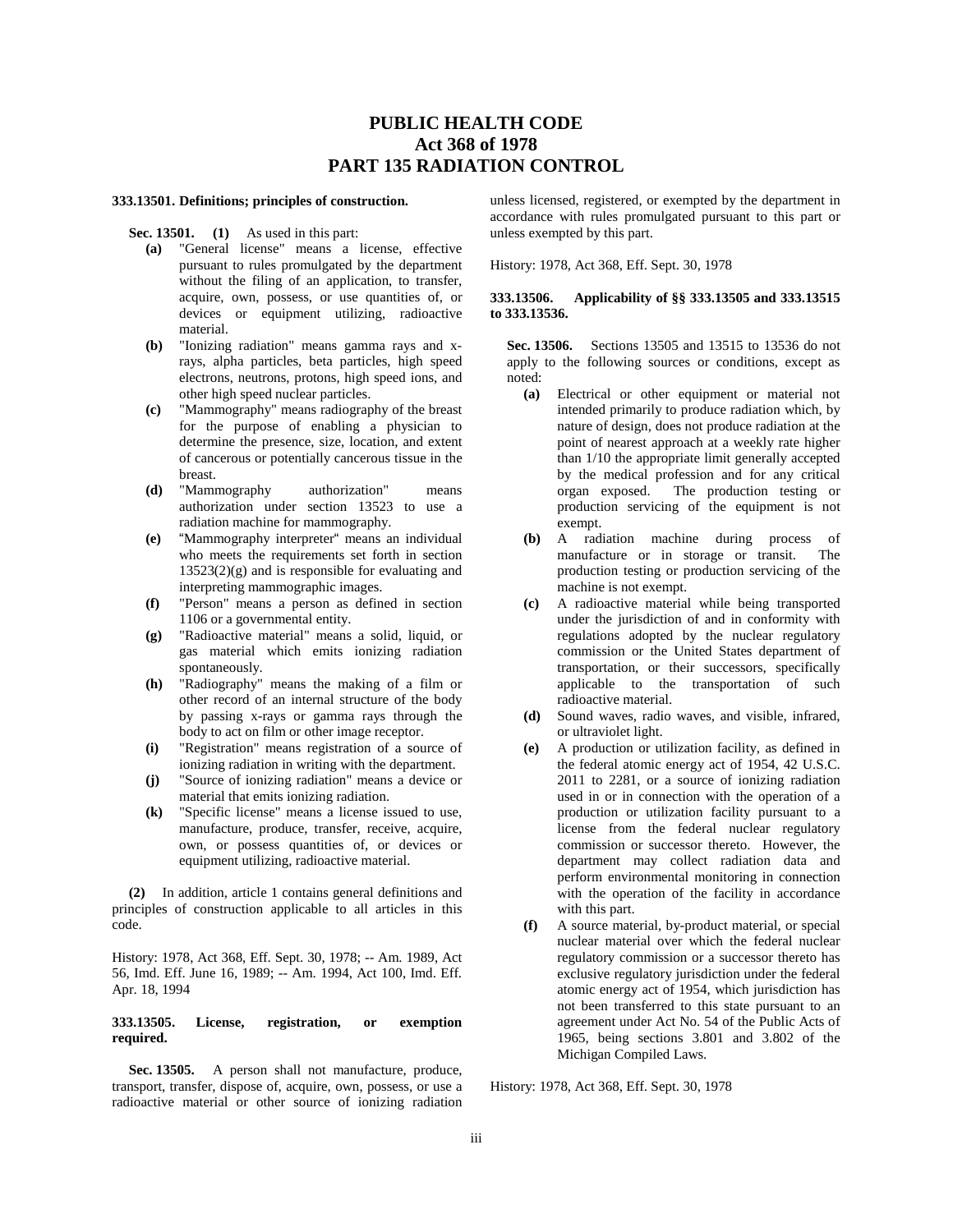### **333.13511. Agreements as to inspections, environmental monitoring, or other functions.**

**Sec. 13511. (1)** The governor may enter into agreements with the federal government, other states, or interstate agencies, whereby the department shall perform for or on a cooperative basis with the federal government, other states, or interstate agencies inspections, environmental monitoring, or other functions relating to control of sources of ionizing radiation.

**(2)** An agreement entered into pursuant to subsection (1) does not transfer, delegate, or impose upon the department any power, authority, or responsibility that is not fully consistent with this part.

History: 1978, Act 368, Eff. Sept. 30, 1978

### **333.13515. Department as radiation control agency; duties generally.**

**Sec. 13515. (1)** The department is designated as the radiation control agency of this state and shall coordinate radiation control programs of state departments acting within their statutory authorities.

**(2)** Pursuant to rules promulgated under this part, the department shall require licensing and registration of radioactive materials and other sources of ionizing radiation.

**(3)** The department shall develop and conduct programs for evaluation and control of hazards associated with the use of radioactive materials and other sources of ionizing radiation.

History: 1978, Act 368, Eff. Sept. 30, 1978

# **333.13516. Finding of emergency; emergency order; hearing; continuing, modifying, or revoking order.**

**Sec. 13516.** When the department finds that an emergency exists requiring immediate action to protect occupational or public health and safety, the department shall issue an order, with or without notice or hearing, reciting the existence of the emergency and providing for the protection of public health and safety. Notwithstanding this act or the administrative procedures act of 1969, the order shall be effective immediately. A person to whom the order is directed shall comply therewith immediately but on request to the department shall be granted a hearing within 15 days. On the basis of the hearing, the emergency order shall be continued, modified, or revoked within 30 days after the hearing.

History: 1978, Act 368, Eff. Sept. 30, 1978

### **333.13517. Right of entry to determine compliance or violation; warrant; search and seizure.**

**Sec. 13517. (1)** The department may enter at all reasonable times upon private or public property upon which sources of ionizing radiation are reasonably believed to be

located, with the permission of the owner or custodian thereof, to determine if there is compliance with or violation of this part or a rule or license.

**(2)** If the department has reasonable or probable cause to believe that a violation of this part or a rule or license is being committed on private or public property or that there exists on the property evidence of a violation, and permission to enter thereon is denied by the owner or custodian thereof, the department may apply to the proper judicial officer under Act No. 189 of the Public Acts of 1966, being sections 780.651 to 780.659 of the Michigan Compiled Laws, for a warrant commanding the sheriff or a law enforcement officer, with the aid of the department, to search the property and seize any source of ionizing radiation that is possessed, controlled, or used wholly or partially in violation of this part or a rule or license, or any evidence of a violation of this part or a rule or license.

History: 1978, Act 368, Eff. Sept. 30, 1978

### **333.13518. Operation of environmental monitoring systems; collection and coordination of radiation data.**

**Sec. 13518.** The department shall operate and collect data from environmental monitoring systems in the environs of facilities which emit or could emit significant quantities of radioactive material effluents to measure the effect on public health and safety. The department shall receive and coordinate radiation data collected by other state departments.

History: 1978, Act 368, Eff. Sept. 30, 1978

#### **333.13521. Rules generally.**

**Sec. 13521. (1)** The department shall promulgate rules providing for general or specific licenses or registration, or exemption from licensing or registration, for radioactive materials and other sources of ionizing radiation. The rules shall provide for amendment, suspension, or revocation of licenses. In connection with those rules, the department may promulgate rules to establish requirements for record keeping, permissible levels of exposure, notification and reports of accidents, protective measures, technical qualifications of personnel, handling, transportation, storage, waste disposal, posting and labeling of hazardous sources and areas, surveys, and monitoring.

**(2)** The rules shall not limit the intentional exposure of patients to radiation for the purpose of lawful therapy or research conducted by licensed health professionals.

**(3)** The department shall promulgate rules specifying the minimum training and performance standards for an individual using a radiation machine for mammography as set forth in section 13523.

History: 1978, Act 368, Eff. Sept. 30, 1978; -- Am. 1989, Act 56, Imd. Eff. June 16, 1989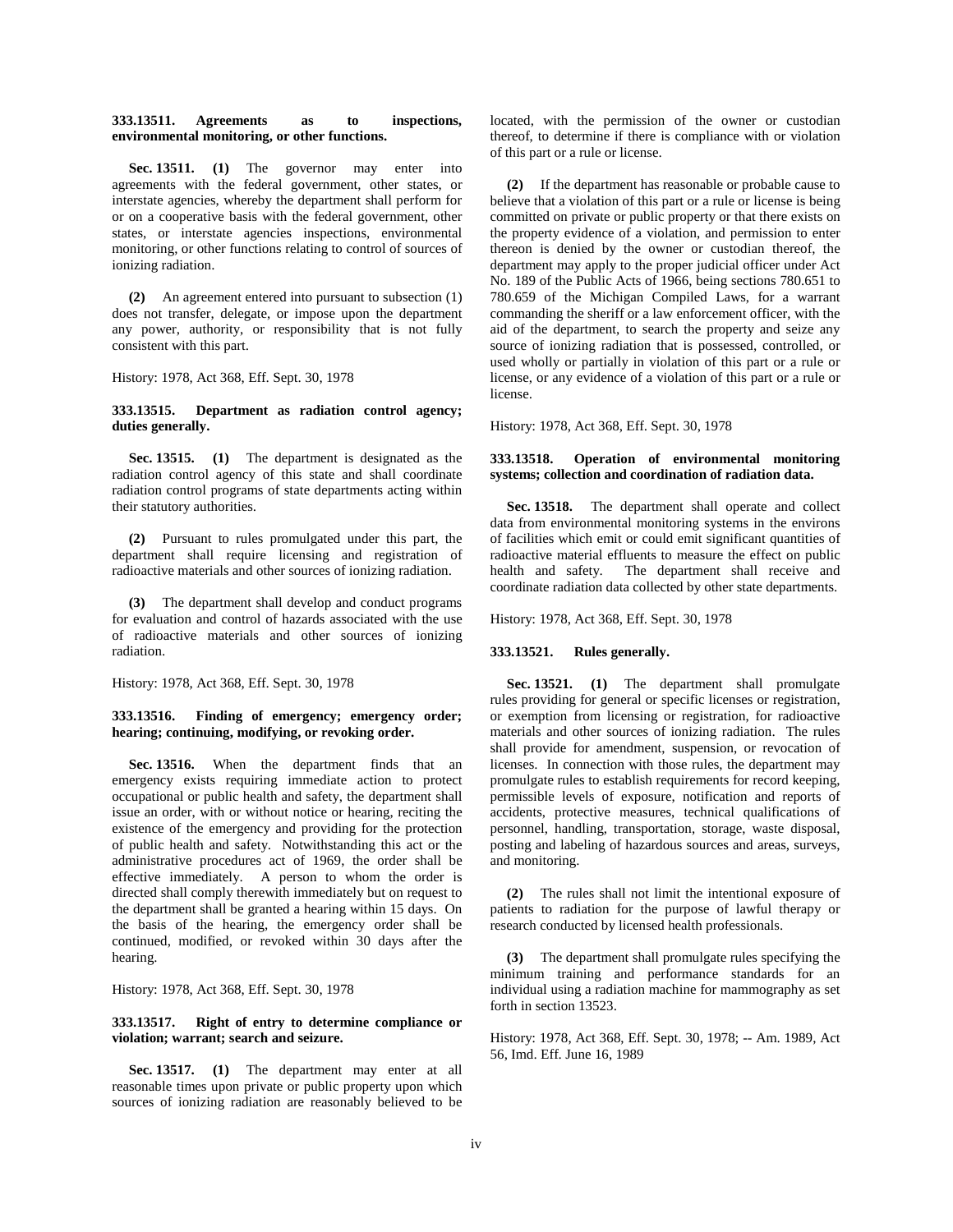**333.13522. Rules; avoiding dual licensing; recognition of other state or federal licenses; schedule of fees; deposit of fees; nonrefundable fees in connection with mammography authorization; waiver of fee; waiver prohibited; adjustment of fees.**

**Sec. 13522. (1)** In promulgating rules pursuant to this part, the department shall avoid requiring dual licensing, insofar as practical. Rules promulgated by the department may provide for recognition of other state or federal licenses as the department considers desirable, subject to registration requirements prescribed by the department. A person who, on the effective date of an agreement under Act No. 54 of the Public Acts of 1965, being sections 3.801 to 3.802 of the Michigan Compiled Laws, possesses a license issued by the federal government for a source of ionizing radiation of the type for which the state assumes regulatory responsibility under the agreement, is considered to possess an identical license issued pursuant to this part, which license expires either 90 days after receipt of a written notice of termination from the department or on the date of expiration stated in the federal license, whichever occurs first.

**(2)** The department may promulgate rules to establish a schedule of fees to be paid by applicants for licenses for radioactive materials and devices and equipment utilizing the radioactive materials.

**(3)** Except as otherwise provided in this subsection, the department may promulgate rules to establish a schedule of fees to be paid by an applicant for a license for other sources of ionizing radiation and the renewal of the license, and by a person possessing sources of ionizing radiation that are subject to registration. The registration or registration renewal fee for a radiation machine registered under this part is \$45.00 for the first veterinary or dental x-ray or electron tube and \$25.00 for each additional veterinary or dental x-ray or electron tube annually, or \$75.00 annually per nonveterinary or nondental x-ray or electron tube. The department shall not assess a fee for the amendment of a radiation machine registration certificate. In addition, the department shall assess a fee of \$100.00 for each follow-up inspection due to noncompliance during the same year. The department may accept a written certification from the licensee or registrant that the items of noncompliance have been corrected instead of performing a follow-up inspection. If the department does not inspect a source of ionizing radiation for a period of 5 consecutive years, the licensee or registrant of the source of ionizing radiation does not have to pay further license or registration fees as to that source of ionizing radiation until the first license or registration renewal date following the time an inspection of the source of ionizing radiation is made.

**(4)** A fee collected under this part shall be deposited in the state treasury and credited to the general fund of this state.

**(5)** Except as otherwise provided in subsection (6), the department shall assess the following nonrefundable fees in connection with mammography authorization:

- **(a)** Inspection, per radiation machine ............\$100.00
- **(b)** Reinspection for reinstatement of mammography authorization, per radiation

| $\left( \mathbf{c} \right)$ | Department evaluation of compliance with section   |
|-----------------------------|----------------------------------------------------|
|                             | $13523(2)(a)$ , per radiation                      |
|                             |                                                    |
|                             | Each reevaluation of a radiation machine due to    |
|                             | failure during the previous evaluation, relocation |
|                             | of the radiation machine, or similar changes that  |
|                             | could affect earlier evaluation results \$300.00   |

**(6)** If an applicant for mammography authorization submits an evaluation report issued by the American college of radiology that evidences compliance with section 13523(2)(a), the department shall waive the fee under subsection (5) for department evaluation of compliance with that provision.

**(7)** Except as otherwise provided in subsections (3) and (6), the department shall not waive a fee required under this section.

**(8)** The department shall adjust on an annual basis the fees prescribed by subsections (3) and (5) by an amount determined by the state treasurer to reflect the cumulative annual percentage change in the Detroit consumer price index, not to exceed 5%. As used in this subsection, "Detroit consumer price index" means the most comprehensive index of consumer prices available for the Detroit area from the bureau of labor statistics of the United States department of labor.

History: 1978, Act 368, Eff. Sept. 30, 1978; -- Am. 1980, Act 522, Imd. Eff. Jan. 26, 1981; -- Am. 1982, Act 403, Eff. Oct. 1, 1983; -- Am. 1989, Act 56, Imd. Eff. June 16, 1989; -- Am. 1992, Act 88, Imd. Eff. June 4, 1992; -- Am. 1994, Act 100, Imd. Eff. Apr. 18, 1994

**333.13523. Radiation machine; registration; temporary authorization; authorization; standards; application; certificate; inspections; denial or withdrawal of authorization; hearing; emergency order; reinstatement of authorization; fine; notice; rules; definitions.**

**Sec. 13523. (1)** Beginning August 16, 1989, a person shall not use a radiation machine to perform mammography unless the radiation machine is registered with the department under department rules for registration of radiation machines and is specifically authorized under this section for use for mammography.

**(2)** The department shall authorize a radiation machine for use for mammography if the radiation machine, the personnel operating the radiation machine, and the facility in which the radiation machine is used meet all of the following standards:

**(a)** The radiation machine and the facility in which the radiation machine is used meet the criteria for the American college of radiology mammography accreditation program dated August, 1993 and published by the American college of radiology in the documents entitled "overview, mammography accreditation program, and ACR standards for the performance of screening mammography," which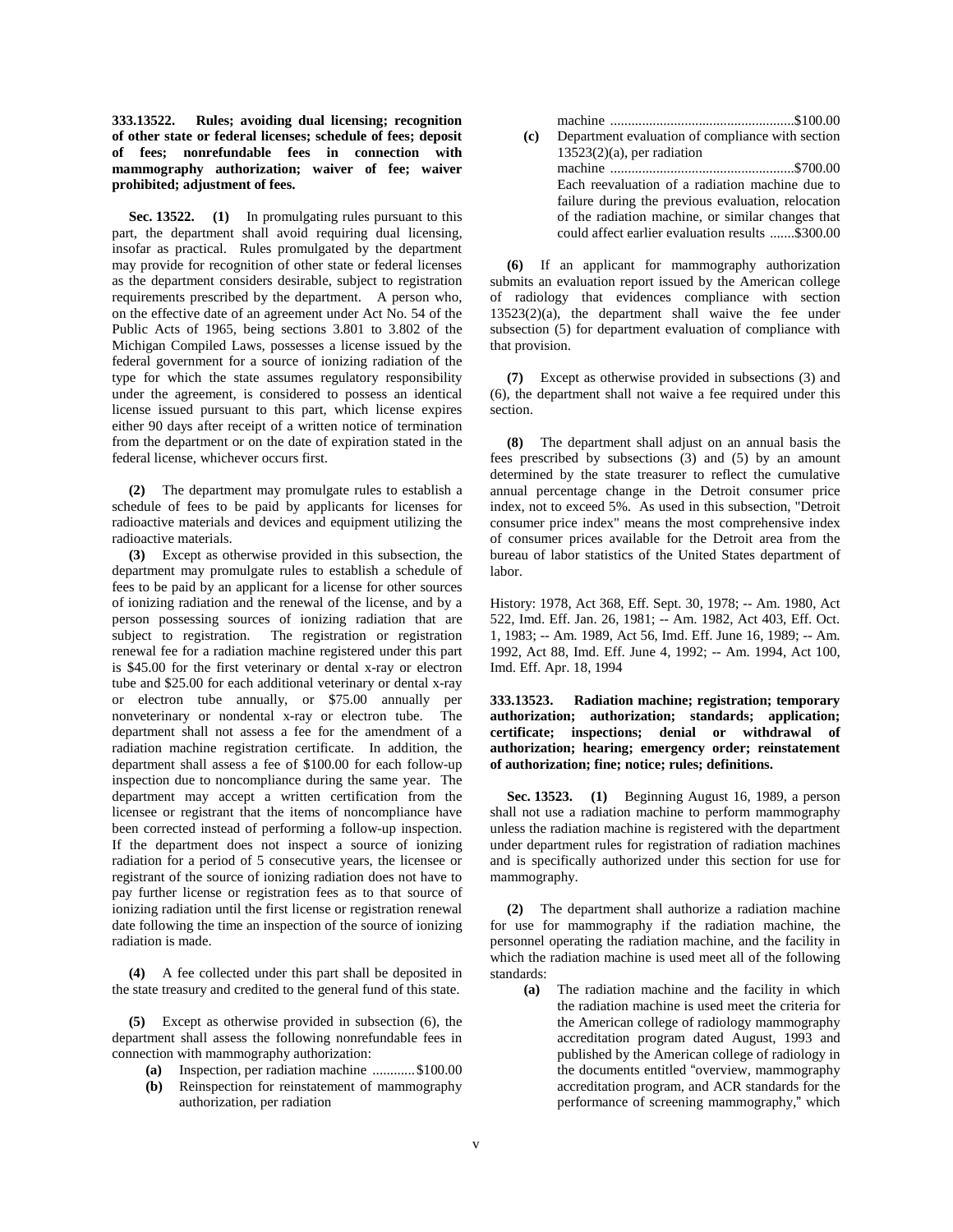documents and criteria are incorporated by reference, excluding the physician interpreter and the accreditation fee schedule. The department shall make copies of those criteria available to the public and may by rule adopt modified criteria. The department may accept an evaluation report issued by the American college of radiology as evidence that a radiation machine, the personnel operating the radiation machine, and the facility in which the radiation machine is used meet those criteria. If at any time the department determines that it will not accept any evaluation reports issued by the American college of radiology as evidence that a radiation machine, the personnel operating the radiation machine, and the facility in which the radiation machine is used meet those criteria, the department shall promptly notify each person who has registered a radiation machine used exclusively to perform mammography under this part and the rules promulgated under this part.

- **(b)** The radiation machine, the film or other image receptor used in the radiation machine, and the facility in which the radiation machine is used meet the requirements set forth in department rules for radiation machines.
- **(c)** The radiation machine is specifically designed to perform mammography.
- **(d)** The facility in which the radiation machine is used does all of the following:
	- **(i)** At least annually has a qualified radiation physicist provide on-site consultation to the facility, including, but not limited to, a complete evaluation of the entire mammography system to ensure compliance with this part and the rules promulgated under this part.
	- **(ii)** Maintains for at least 7 years records of the consultation required in subparagraph (i) and the findings of the consultation.
	- **(iii)** Designates a physician or osteopathic physician licensed under article 15 to provide medical direction for the delivery of mammography services and to be responsible for the clinical aspects of the x-ray examinations and other procedures related to mammography. The physician designated under this subparagraph is responsible for conducting an on-site visit to each mammography station within the facility at least monthly for the purpose of providing professional feedback regarding clinical image quality and quality assurance procedures, for review of quality control documentation, and for ensuring that safe operating procedures are used in the delivery of mammographic services. If the physician designated under this subparagraph practices primarily outside of the facility, the physician shall keep a log of each on-site visit signed by the physician. The chief administrative officer of the facility or his or her designee may request to view the log at any time. The physician designated under this

subparagraph shall meet the requirements of subdivision  $(g)(i)$  and  $(ii)$  or, until January 1, 1996, the requirements of subdivision (g)(ii) and (iii).

- **(e)** The radiation machine is used according to department rules on patient radiation exposure and radiation dose levels.
- **(f)** Each individual who operates the radiation machine can demonstrate to the department that he or she is specifically trained in mammography or an individual who is a physician or an osteopathic physician, and beginning 60 days after the rules required under section 13521(3) are promulgated, each individual who operates the radiation machine can demonstrate to the department that he or she meets the standards required by those rules or an individual who is a physician or an osteopathic physician.
- **(g)** The x-ray images of each mammographic examination performed with the radiation machine are interpreted by a mammography interpreter who is a physician or osteopathic physician licensed under article 15 and who meets the requirements of subparagraphs (i), (ii), (iii),  $(iv)$ , and  $(v)$ :
	- **(i)** except as otherwise provided in this subparagraph, is certified in radiology or diagnostic radiology by the American board of radiology or the American osteopathic board of radiology, has been eligible for certification in radiology or diagnostic radiology for not more than 2 years, or is certified or determined to be qualified in radiology or diagnostic radiology by another professional organization approved by the radiation advisory board appointed under section 13531. Until the expiration of 2 years after the effective date of the amendatory act that added this subdivision, a physician or osteopathic physician licensed under article 15 who has been eligible for certification in radiology or diagnostic radiology for more than 2 years shall be considered to meet the requirement of this subparagraph.
	- **(ii)** Shall successfully complete or teach not less than 15 hours of continuing medical education every 3 years after the effective date of the amendatory act that added this subdivision in the technical aspects or clinical aspects, or both, of mammography in courses or programs approved by the individual's respective specialty organization and licensing board and has documentation of successful completion of the training that is satisfactory to the department.
	- **(iii)** Shall have successfully completed not less than 2 months of formal training in reading mammograms with instruction in medical radiation physics, radiation effects, and radiation protection and has documentation of successful completion of the training that is satisfactory to the department. For purposes of this subparagraph, the department may accept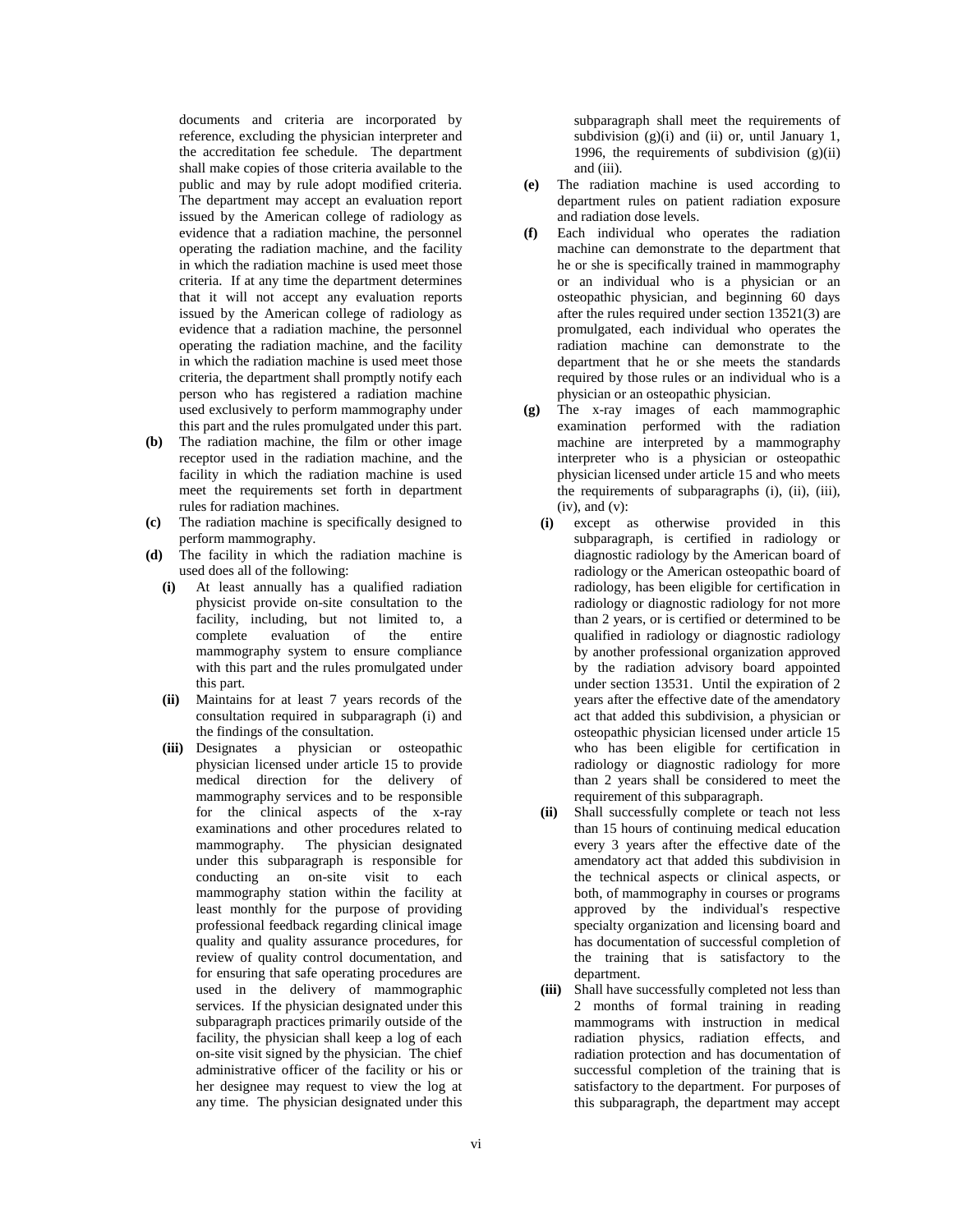time spent in a residency program that includes specific training in mammography if the individual has documentation of the residency program that is satisfactory to the department.

- **(iv)** Interprets not less than 520 mammographic examinations each year.
- **(v)** Maintains annual records concerning outcome data for correlation of positive mammograms to biopsies done, and the number of cancers detected.

**(3)** The department may issue a nonrenewable temporary authorization for a radiation machine for use for mammography if additional time is needed to allow submission of evidence satisfactory to the department that the radiation machine, the personnel operating the radiation machine, and the facility in which the radiation machine is used meet the standards set forth

in subsection (2) for approval for mammography. A temporary authorization granted under this subsection after February 16, 1991 is effective for no more than 12 months. The department may withdraw a temporary authorization before its expiration if the radiation machine, the personnel operating the radiation machine, or the facility in which the machine is used does not meet 1 or more of the standards set forth in subsection (2).

**(4)** To obtain authorization from the department to use a radiation machine for mammography, the person who owns or leases the radiation machine or an authorized agent of the person shall apply to the department for mammography authorization on an application form provided by the department and shall provide all of the information required by the department as specified on the application form. A person who owns or leases more than 1 radiation machine used for mammography shall obtain authorization for each radiation machine. The department shall process and respond to an application within 30 days after the date of receipt of the application. Upon determining to grant mammography authorization for a radiation machine, the department shall issue a certificate of registration specifying mammography authorization for each authorized radiation machine. A mammography authorization is effective for 3 years contingent upon the radiation machine, the personnel operating the radiation machine, and the facility in which the radiation machine is operated for which the mammography authorization is issued meeting 1 of the following requirements:

- **(a)** Maintaining continued accreditation by the American college of radiology.
- **(b)** Having an active accreditation application in process with the American college of radiology.
- **(c)** Maintaining approval or being in the process of obtaining approval under a department evaluation process equivalent to that described in subdivisions (a) and (b).

**(5)** No later than 60 days after initial mammography authorization of a radiation machine under this section, the department shall inspect the radiation machine. After that initial inspection, the department shall annually inspect the radiation machine and may inspect the radiation machines

more frequently. The department shall make reasonable efforts to coordinate the inspections under this section with the department's other inspections of the facility in which the radiation machine is located.

**(6)** After each satisfactory inspection by the department, the department shall issue a certificate of radiation machine inspection or a similar document identifying the facility and radiation machine inspected and providing a record of the date the radiation machine was inspected. The facility shall post the certificate or other document near the inspected radiation machine.

**(7)** The department may withdraw the mammography authorization for a radiation machine if it does not meet 1 or more of the standards set forth in subsection (2).

The department shall provide an opportunity for a hearing in connection with a denial or withdrawal of mammography authorization.

**(9)** Upon a finding that a deficiency in a radiation machine used for mammography or a violation of this part or the rules promulgated under this part seriously affects the health, safety, and welfare of individuals upon whom the radiation machine is used for mammography, the department may issue an emergency order summarily withdrawing the mammography authorization of the radiation machine. The department shall incorporate its findings in the order and shall provide an opportunity for a hearing within 5 working days after issuance of the order. The order is effective during the proceedings.

**(10)** If the department withdraws the mammography authorization of a radiation machine, the radiation machine shall not be used for mammography. An application for reinstatement of a mammography authorization shall be filed and processed in the same manner as an application for mammography authorization under subsection (4), except that the department shall not issue a reinstated certificate of mammography registration until the department receives the reinspection fee required under section 13522(5), inspects the radiation machine, and determines that it meets the standards set forth in subsection (2). The department shall conduct an inspection required under this subsection no later than 60 days after receiving a proper application for reinstatement of a mammography authorization.

**(11)** In addition to the penalties provided in section 13535 and the reinspection fee required under section 13522(5), if a person violates subsection (1), the department may impose an administrative fine against the owner of the radiation machine or, if a lessee of the radiation machine has effective control of the radiation machine, the lessee, of not more than \$500.00 for each calendar week in which a mammography is performed in violation of subsection (1). If a person continues to violate subsection (1) for a period of 2 weeks after a fine is imposed under this subsection, the department shall post a conspicuous notice on the unauthorized radiation machine and at the entry to the facility where the radiation machine is located warning the public that the facility is performing mammography using a radiation machine that is a